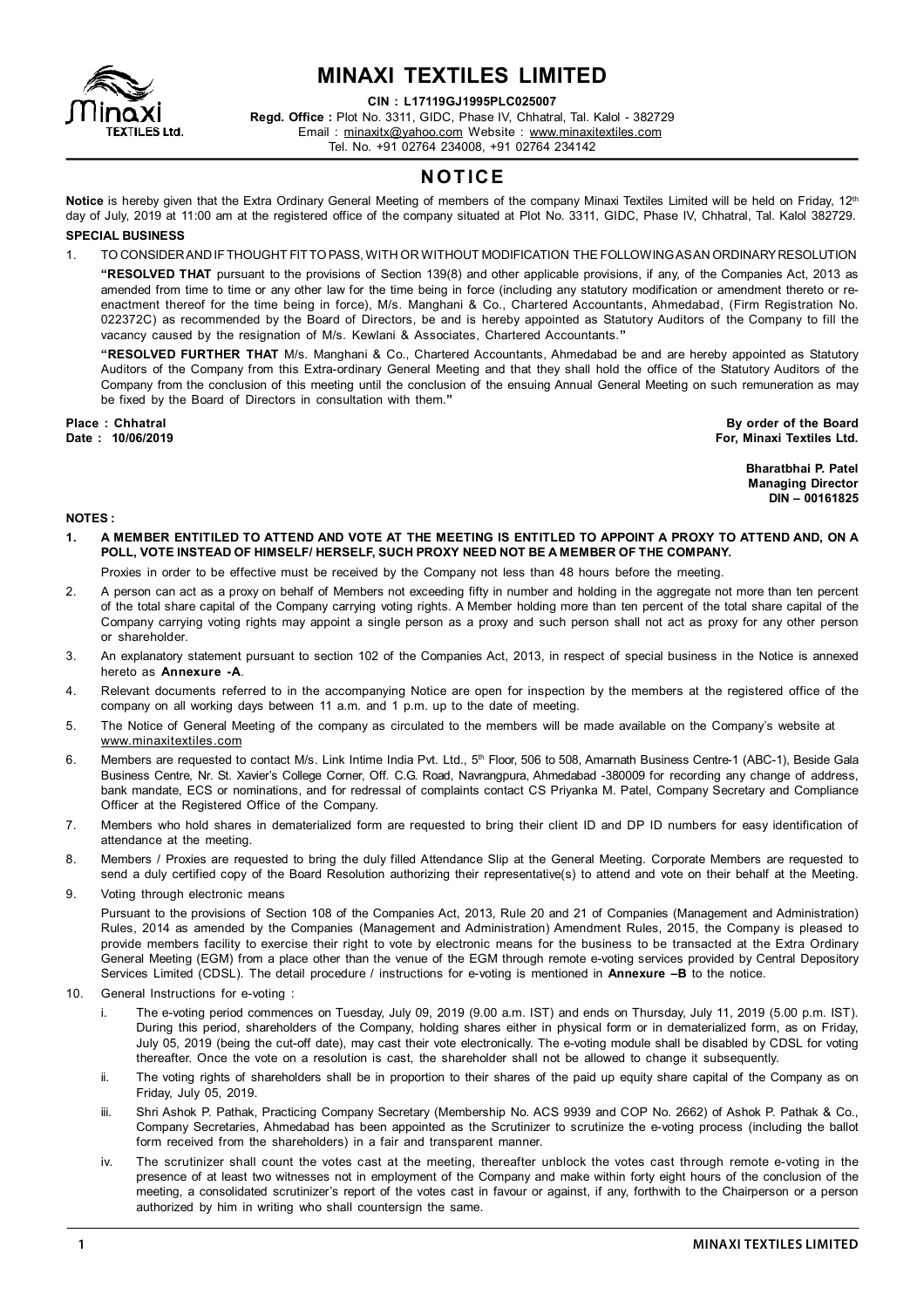v. The results of the e-voting of the EGM of the Company held on Friday, July 12, 2019 along with the scrutinizer's report shall be immediately placed on the Company's website www.minaxitextiles.com and on the website of CDSL www.evoting.cdsl.com

**Place : Chhatral By order of the Board** For, Minaxi Textiles Ltd.

> **Bharatbhai P. Patel Managing Director DIN – 00161825**

## **ANNEXURE – A TO NOTICE**

#### **STATEMENT ANNEXED TO THE NOTICE PURSUANT TO SECTION 102 OF THE COMPANIES ACT, 2013 RELATING TO SPECIAL BUSINESS MENTIONED IN THE NOTICE DATED 10/06/2019.**

The statements, pursuant to Section 102 of the Companies Act, 2013 set out all material facts relating to the Special Business mentioned in the accompanying Notice dtd.10/06/2019 are as follows **:**

#### **ITEM NO : 1 – AN ORDINARY RESOLUTION**

#### **APPOINTMENT OF M/S. MANGHANI & CO., AS STATUTORY AUDITORS TO FILL CASUAL VACANCY CAUSED DUE TO RESIGNATION OF M/S. KEWLANI & ASSOCIATES**

The Auditors of the Company M/s. Kewlani & Associates, Chartered Accountants has resigned as auditors of the Company for the financial year 2019-2020 and onwards vide their letter dated 01/06/2019, on account of contemplating / probable merger with other accounting firm for restructuring of Professional Services, and therefore, they are unable to carry out the Statutory Audit of the company for the financial year 2019-2020 and onwards. M/s. Kewlani & Associates have already audited the accounts of the company for the financial year ended on 31<sup>st</sup> March, 2019 and issued Unmodified Audit Report for the quarter and year ended on 31<sup>st</sup> March, 2019 on 27/05/2019.

In response to the company's proposal dtd. 01/06/2019, the Company has received the consent letter from M/s. Manghani & Co., Chartered Accountants, Ahmedabad regarding their willingness to be appointed as auditors of the Company to fill the casual vacancy caused by resignation, and their appointment will be within the limits as prescribed under sub-section 3(g) of Section 141.

The Board of Directors at its Meeting held on 10/06/2019 has accepted and approved the resignation of M/s. Kewlani & Associates, Chartered Accountants, from the post of auditors for the financial year 2019-2020 and onwards w.e.f. 01/06/2019.

Pursuant to Section 139(8)(i) of the Companies Act 2013, the Board of Directors can appoint the Statutory auditor to fill the casual vacancy caused by resignation of auditor subject to the approval of members in the General Meeting convened within three months of the recommendation of the Board and the auditor so appointed shall hold the office till the conclusion of the next annual general meeting held after their appointment.

M/s. Manghani and Co., Chartered Accountant, Ahmedabad is in practice since 2017. The firm have a team of professionals possessing a vast amount of experience and expertise, and offers a wide range of specialized and multi-disciplinary professional services that meet all the needs of clients. The firm has experience in the varied field like Statutory Audit, Tax Audit, Income Tax returns, GST compliances matters of Small and Medium enterprises etc.

The Board of Directors vide resolution passed at its meeting on 10/06/2019 has appointed M/s. Manghani & Co., Chartered Accountants, Ahmedabad (FRN - 022372C) to fill the casual vacancy caused in the office of company's auditor due to resignation of M/s. Kewlani & Associates, Chartered Accountants, to hold office until the conclusion of the next annual general meeting of the company held after their appointment, subject to the approval of the members in their general meeting pursuant to Section 139(8)(i) of the Companies Act, 2013.

The Board of directors has recommended the appointment of M/s. Manghani & Co., Chartered Accountants, Ahmedabad to be appointed as Statutory Auditor of the company to fill the casual vacancy caused in the office of company's auditor due to resignation of M/s. Kewlani & Associates, Chartered Accountants, to hold office until the conclusion of the next annual general meeting of the company held after their appointment. Further, the remuneration to be payable to M/s. Manghani & Co. for the financial year 2019-2020 will remain the same as being paid to the outgoing auditor M/s. Kewlani & Associates for the financial year 2018-2019.

M/s. Manghani & Co., Chartered Accountants will conduct the audit in accordance with the Standards on Auditing (SAs) issued by the Institute of Chartered Accountants of India (ICAI) and deemed to be prescribed by the Central Government in accordance with Section 143(10) of the Companies Act, 2013.

In view of the provisions of Section 139(8), the consent of members of the Company by way of an ordinary resolution is required to be obtained and as such an Extra Ordinary General Meeting be convened.

Resolution is for the aforesaid purpose and is recommended by the Board to the members for their consideration and sanction.

None of the Directors, Key Managerial Personnel or their relatives is in any way concerned or interested in this resolution.

Place : Chhatral **By order of the Board Date : Chhatral By order of the Board By order of the Board By order of the Board By order of the Board By order of the Board By order of the Board By order of the Board By order of** For, Minaxi Textiles Ltd.

> **Bharatbhai P. Patel Managing Director DIN – 00161825**

### **ANNEXURE – B TO NOTICE**

**Procedure / Instructions for e-voting are as under:**

#### **A. For shareholders who receive notice of extra ordinary general meeting :**

- i. The voting period begins on Tuesday, July 09, 2019 (9.00 a.m. IST) and ends on Thursday, July 11, 2019 (5.00 p.m. IST). During this period shareholders' of the Company, holding shares either in physical form or in dematerialized form, as on the cut-off date i.e. Friday, July 05, 2019 may cast their vote electronically. The e-voting module shall be disabled by CDSL for voting thereafter.
- ii. The Shareholder should Log on to the e-voting website https://www.evotingindia.com
- iii. Click on "Shareholders" tab to cast your vote.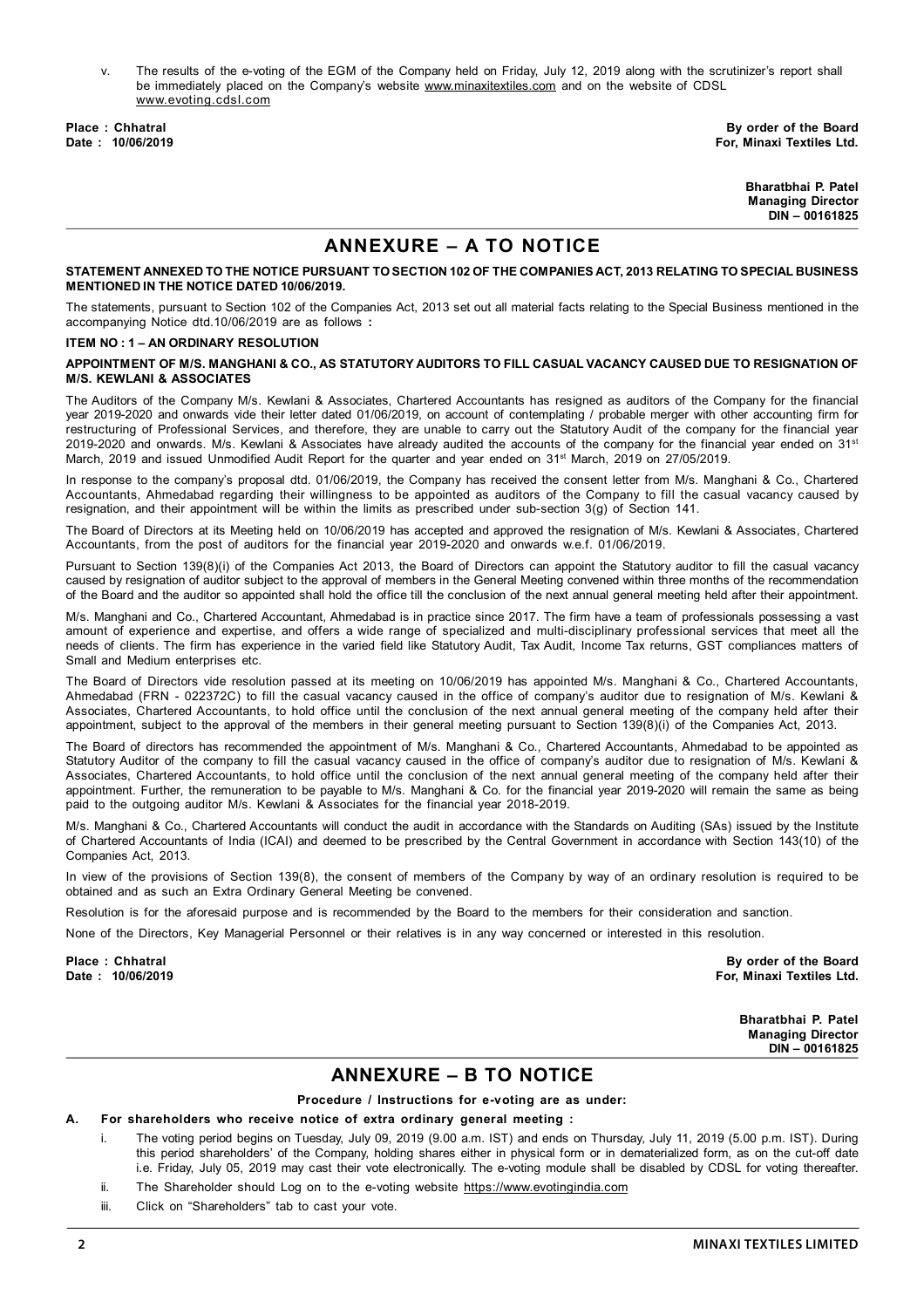#### iv. Now enter your User ID

- a. For CDSL: 16 digits beneficiary ID,
- b. For NSDL: 8 Character DP ID followed by 8 Digits Client ID,
- c. Members holding shares in Physical Form should enter Folio Number registered with the Company.
- v. Next enter the Image Verification as displayed and Click on Login
- vi. If you are holding shares in demat form and had logged on to www.evotingindia.com and voted on an earlier voting of any company, then your existing password is to be used.
- vii. If you are a first time user follow the steps given below:

|                       | For Members holding shares in Demat Form and Physical Form                                                                                                                                                                                                                    |
|-----------------------|-------------------------------------------------------------------------------------------------------------------------------------------------------------------------------------------------------------------------------------------------------------------------------|
| <b>PAN</b>            | Enter your 10 digit alpha-numeric *PAN issued by the Income Tax Department (applicable for both<br>demat shareholders as well as physical shareholders)                                                                                                                       |
|                       | *Members who have not updated their PAN with the Company/Depository Participant are requested<br>to use the first two letters of their name and the 8 digits of the sequence number in the PAN Field. The<br>Sequence Number is printed on Attendance Slip / Address Sticker. |
| <b>DOB</b>            | Enter the Date of Birth as recorded in your demat account or in the company records for the said<br>demat account or folio in dd/mm/yyyy format.                                                                                                                              |
| Dividend Bank Details | Enter the Dividend Bank Details as recorded in your demat account or in the company records for the<br>said demat account or folio.                                                                                                                                           |
|                       | Please enter the DOB or Dividend Bank Details in order to login. If the details are not recorded with<br>the depository or company please enter the member id / folio number in the Dividend Bank details<br>field as mentioned in instruction (iv).                          |

viii. After entering these details appropriately, click on "SUBMIT" tab.

- ix. Members holding shares in physical form will then directly reach the Company selection screen. However, members holding shares in demat form will now reach 'Password Creation' menu wherein they are required to mandatorily enter their login password in the new password field. Kindly note that this password is to be also used by the demat holders for voting for resolutions of any other company on which they are eligible to vote, provided that company opts for e-voting through CDSL platform. It is strongly recommended not to share your password with any other person and take utmost care to keep your password confidential.
- x. For Members holding shares in physical form, the details can be used only for e-voting on the resolutions contained in this Notice.
- xi. Click on the EVSN (190611003) of Minaxi Textiles Limited on which you choose to vote.
- xii. On the voting page, you will see "RESOLUTION DESCRIPTION" and against the same the option "YES/NO" for voting. Select the option YES or NO as desired. The option YES implies that you assent to the Resolution and option NO implies that you dissent to the Resolution.
- xiii. Click on the "RESOLUTIONS FILE LINK" if you wish to view the entire Resolution details
- xiv. After selecting the resolution you have decided to vote on, click on "SUBMIT". A confirmation box will be displayed. If you wish to confirm your vote, click on "OK", else to change your vote, click on "CANCEL" and accordingly modify your vote.
- xv. Once you "CONFIRM" your vote on the resolution, you will not be allowed to modify your vote.
- xvi. You can also take a print of the votes cast by clicking on "Click here to print" option on the Voting page.
- xvii. If a demat account holder has forgotten the login password then Enter the User ID and the image verification code and click on Forgot Password & enter the details as prompted by the system.
- xviii. Shareholders can also cast their vote using CDSL's mobile app m-Voting available for android based mobiles. The m-Voting app can be downloaded from Google Play Store. Please follow the instructions as prompted by the mobile app while voting on your mobile.
- xix. Note for Non Individual Shareholders and Custodians.
	- a. Non-Individual shareholders (i.e. other than Individuals, HUF, NRI etc.) and Custodian are required to log on to www.evotingindia.com and register themselves as Corporates.
	- b. A scanned copy of the Registration Form bearing the stamp and sign of the entity should be emailed to helpdesk.evoting@cdslindia.com
	- c. After receiving the login details a Compliance User should be created using the admin login and password. The Compliance User would be able to link the account(s) for which they wish to vote on.
	- d. The list of accounts linked in the login should be mailed to helpdesk.evoting@cdslindia.com and on approval of the accounts they would be able to cast their vote.
	- e. A scanned copy of the Board Resolution and Power of Attorney (POA) which they have issued in favour of the Custodian, if any, should be uploaded in PDF format in the system for the scrutinizer to verify the same.
	- f. Further they are requested to send the scanned copy of the Authority letter to the email id of Scrutinizer (csashokppathak@gmail.com), RTA (ahmedabad@linkintime.co.in) and Company (minaxitx@yahoo.com).
- xx. In case you have any queries or issues regarding e-voting, you may refer the Frequently Asked Questions ("FAQs") and e-voting manual available at www.evotingindia.com, under help section or write an email to helpdesk.evoting@cdslindia.com .
- xxi. Institutional shareholders (i.e. other than Individuals, HUF, NRI etc.) are required to log on to https://www.evotingindia.co.in and register themselves, link their account(s) which they wish to vote on and then cast their vote. They should upload a scanned copy of the Board Resolution/Authority letter in PDF format in the system for the scrutinizer to verify the same.
- xxii. Further, they are requested to send the scanned copy of the Board Resolution/ Authority letter to the email id of Scrutinizer (csashokppathak@gmail.com), RTA (ahmedabad@linkintime.co.in) and Company (minaxitx@yahoo.com).

#### **B. VOTING AT EGM :**

- i. The members who have not casted their votes electronically, can exercise their voting rights at the EGM.
- ii. A member who are present at EGM and have not cast their vote by availing the remote e-voting facility can vote at EGM by use of ballot or polling papers.